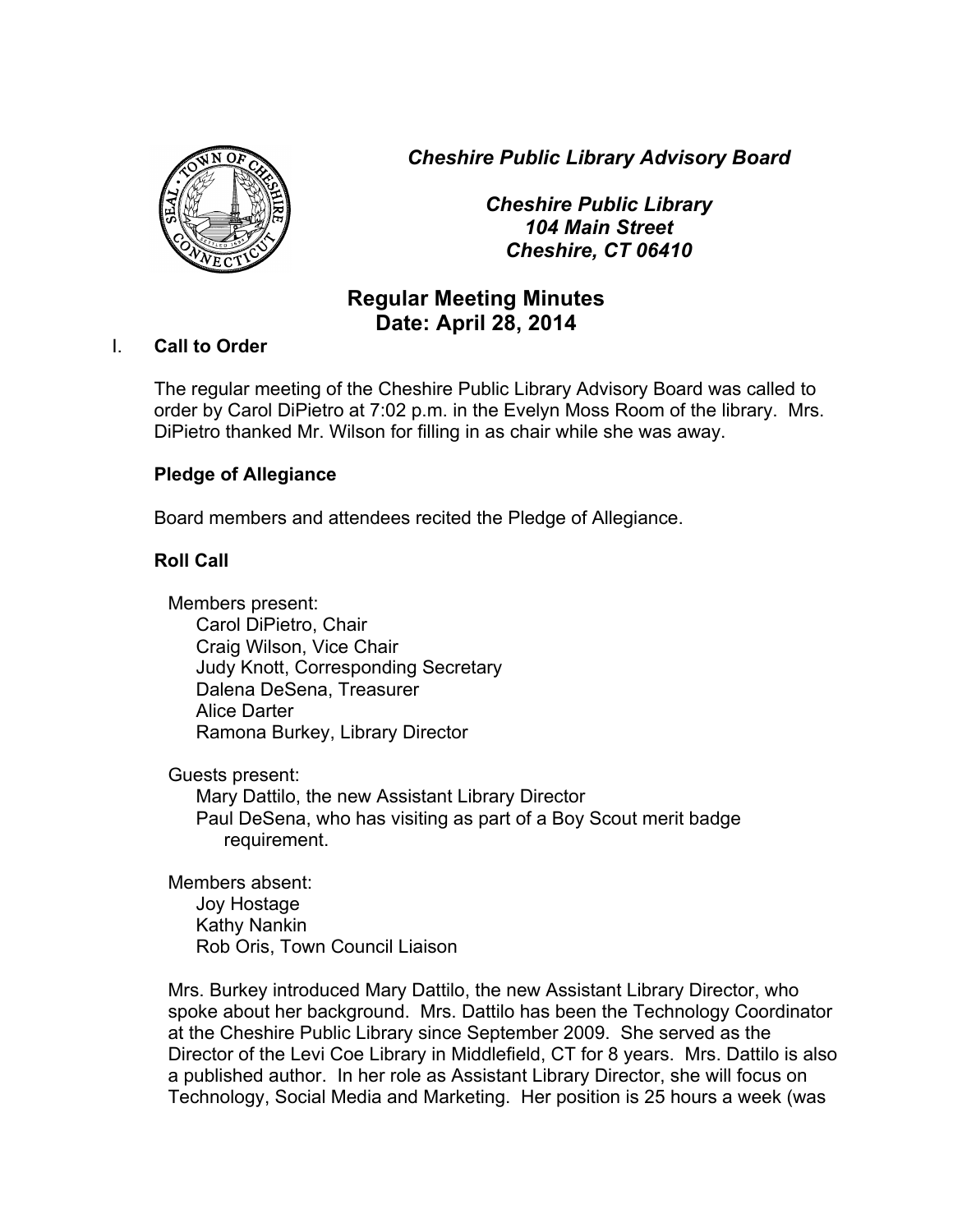increased by 5 hours per week by the Town Personnel Committee). She just redesigned the Library Newsletter. Mrs. Burkey praised Mrs. Dattilo's talent and abilities, and is pleased to have her join the Library management team. Mrs. Dattilo was welcomed by the Board, who wished her the best in her new position.

## II. **February 24, 2014 Meeting Minutes**

MOTION was made by Craig Wilson to accept the minutes, SECONDED by Judy Knott. The minutes were approved unanimously with a voice vote.

## III. **Treasurer's Report**

Mrs. DeSena reported the Library Board account balance to be \$940. Board members asked questions about both the Library Board budget (\$1800) and the Library (≈\$1.7million) budget. Mrs. Burkey explained how she developed the Library Board budget, requesting a slightly lower budget this year based on the past spending for the last few budget years. Board members discussed the status of remaining budgeted funds. Mrs. Burkey explained that any unspent funds go back to the Town General Fund at the end of the fiscal year.

# IV. **Reports of Committees**

1. School-Library Partnership Mrs. Knott read the following report from Sue Hartley:

Children's Activities and Upcoming Events:

- ! Chess instruction series with Bob Ottavanio: Monday nights March 24th April 14th at 6:30 pm. Bob is a former teacher who loves chess. Over 20 children enjoyed learning the rules and etiquette of chess with Mr. Ottavanio. I hope to have Bob come back sometime this summer.
- $\triangleright$  Monday, April 7th and Wednesday, April 9th Scooter School visited the library. The children got a tour of the library, heard stories and saw a movie. Thirty students enjoyed this program.
- $\triangleright$  Saturday, April 12th 10:30 am: Magician Chick Kelman great show 65 in attendance.

Spring Vacation Break

 $\triangleright$  Monday, April 14th - Third-degree black belt Shaolin Kenpo Karate instructor and local naturalist, Eric Nelson, will introduce children to the scientific principles of martial arts skills and to the attributes of the Shaolin Kung Fu animals through fun exercises, hands-on-science activities, animal models and live creatures. Wear loose clothing and sneakers. Eric held two session of this workshop; there were 15 in attendance.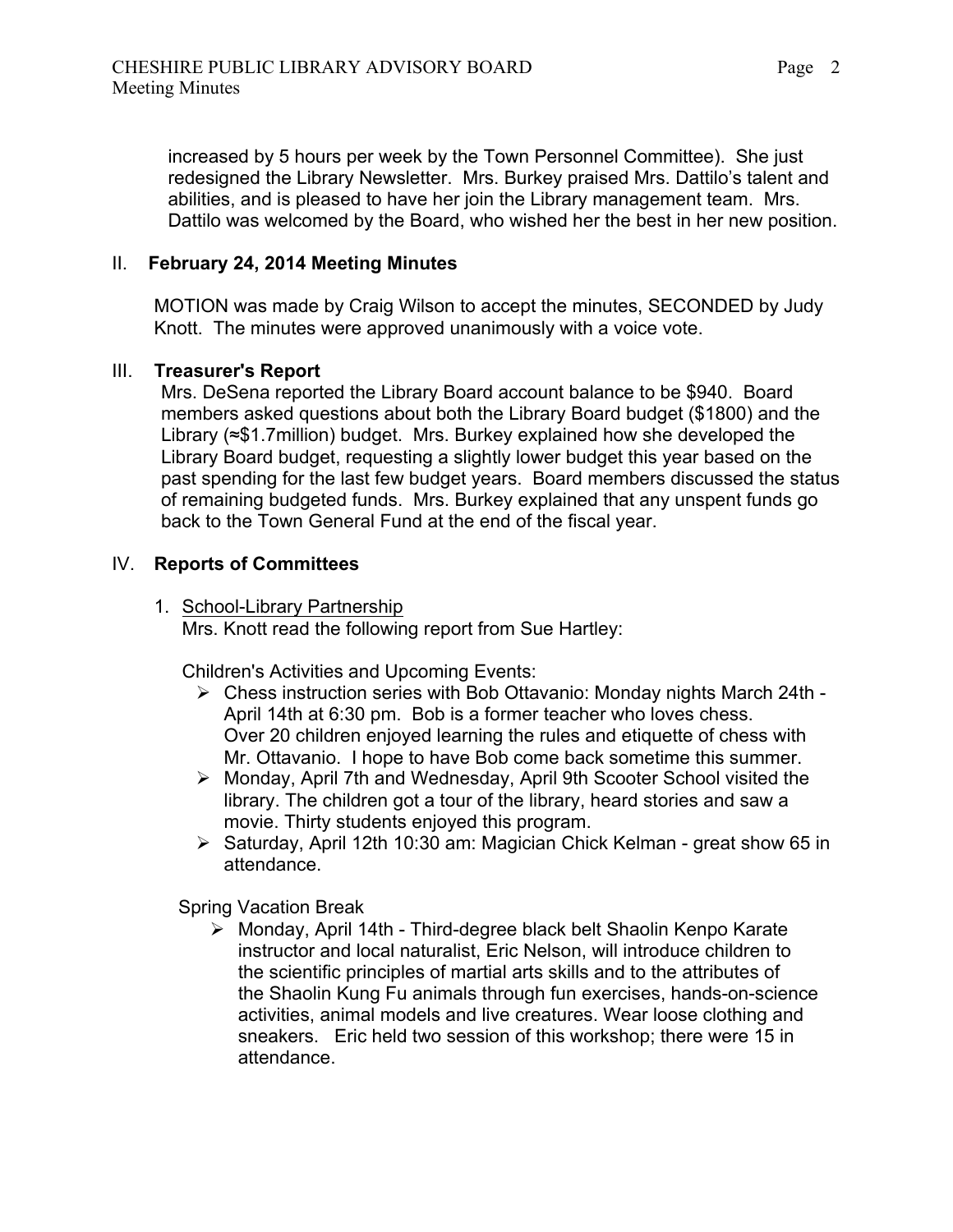- $\triangleright$  Wednesday, April 16th 10:30 am: The Traveling Lantern Theater Company provided a lively rendition of Pinocchio for children of all ages. There were over 80 in attendance.
- $\triangleright$  Thursday, April 17th 2:00 pm: A special movie event for kids during school vacation week! Disney's "Frozen" (2013). Fearless optimist Anna teams up with Kristoff in an epic journey, encountering Everest-like conditions, and a hilarious snowman named Olaf in a race to find Anna's sister Elsa, whose icy powers have trapped the kingdom in eternal winter. There were 125 in attendance.
- $\triangleright$  May 7th -The Future Educators of America will host their Spring into Reading Program. Dodd Middle School students read stories and provide a craft and refreshments for children ages 3-6.
- > May 16th 10:30 am- Edward Leonard will do his Silly Song Sing-a-Long for children of all ages. Edward always attracts a large audience.
- $\triangleright$  May 23rd 10:00 am Tracy Brody will host Zumba for Kids. This program always attracts a large audience.

School Visits:

- $\triangleright$  The Children's Department has asked all the elementary schools to invite the librarians to their school to learn more about the Summer Reading Program. Some of the Children's librarians will be visiting second, third and fourth graders at Chapman School in May and June. Tracy Brandino, the school secretary at Chapman, is helping us coordinate the visits to Chapman.
- $\triangleright$  Monday, June 16th First grade students from Chapman School will visit the library. The children will receive their library cards and checkout a book on the new self-checkout system. The children will also learn about the Summer Reading Program.

Summer Reading Promotional Material

 $\triangleright$  Laurie Lee, our librarian and graphic artist is working on the logo for our summer t-shirt. The theme of Summer Reading 2014 is "Fizz, Boom, Read." The State Prison system prints our t-shirts. I hope to have the tshirts for your June meeting.

I will share the many summer activities to you at your May meeting. We have a very heavy emphasis on science this year. We also hope to have the Cheshire Robotics Team back this year for more robotics workshops. I hope you are all enjoying a wonderful spring.

Mr. Wilson asked about the "Fizz-Boom-Read" Summer Reading Program. Mrs. Burkey explained the theme of this year's Summer Reading Program is science.

2. Funding Resources (Mr. Wilson) No report.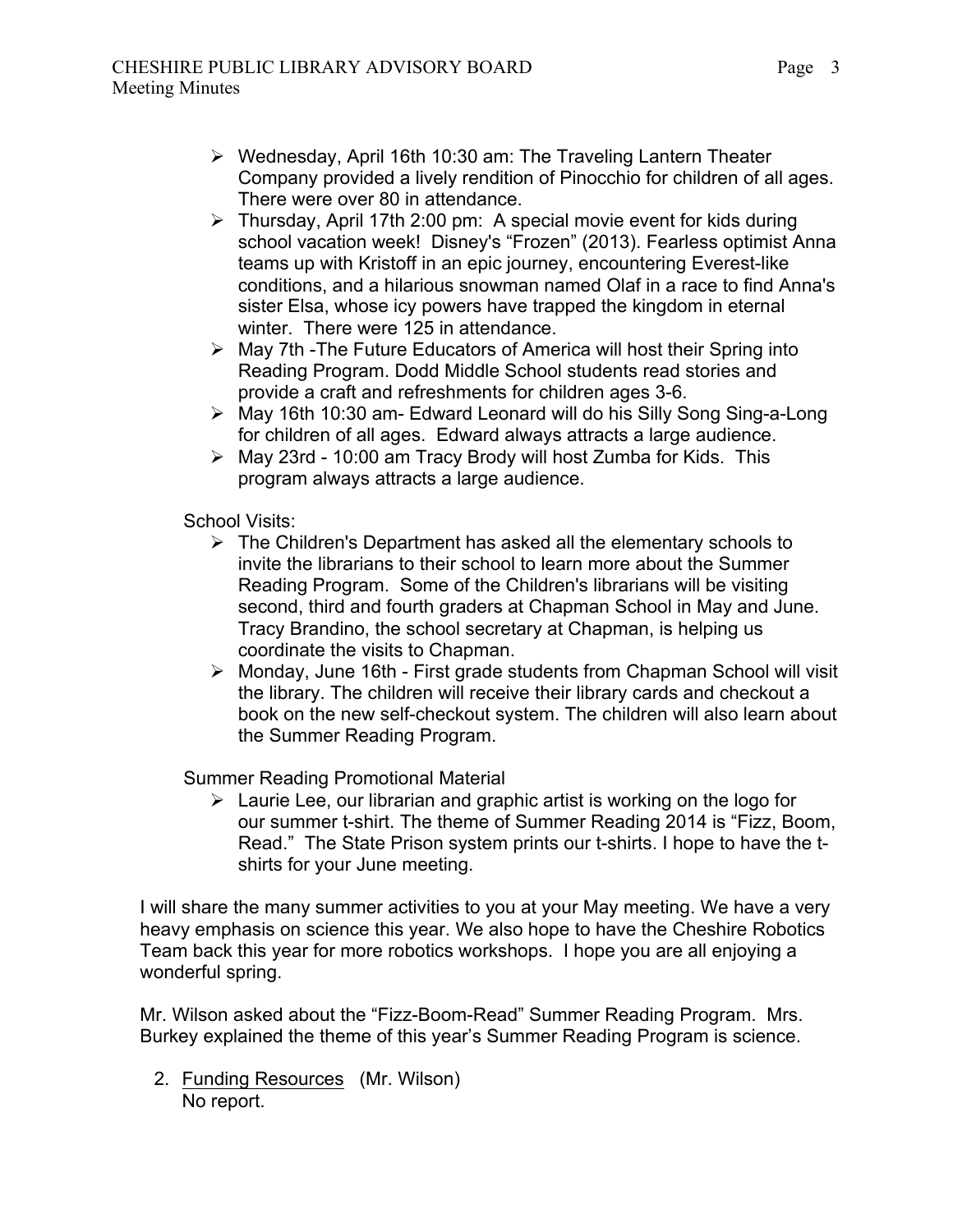# V. **Communications**

Mrs. DiPietro has received numerous publications and emails. Publications included:

- *American Libraries, The magazine of the American Library Association* March/April 2014.
- *The Voice for America's Libraries*. March/April 2014.
- *New & Best Selling Titles.* ALA. Spring/Summer 2014 Catalogue.

Mrs. DiPietro shared that the emails which generated the most responses included: 1) Policy on food in libraries and 2) Board members attending conferences – should libraries pay for board members to attend or should the board members pay for the conference themselves.

# VI. **Report of the Chair –** Carol DiPietro, Chair

While in Florida, Mrs. DiPietro attended numerous programs at the Collier County Public Library. The population of the country is significantly higher during the spring and summer seasons. During winter, the population is much smaller. The libraries are well-utilized during the winter. Exercise classes are offered at no cost, as is a lecture series. They have a large Friends organization. To raise funds, they hold a series of 4 author visits held at large venues (hotels). They also work with other organizations (such as the Art Association of Naples) to host programs. Mrs. DiPietro shared the program guides for Adult and Children/Teen programs during the Winter, the Winter/Spring and the Summer.

Mrs. DiPietro also commented on the number of compliments she receives in Florida when she wears her CPL Summer Reading Program t-shirts.

Mrs. DiPietro also attended the CLA Conference today and will report on the conference at the next meeting.

Mrs. DiPietro was re-appointed to the Library Advisory Board.

## VII. **Report of the Library Director –** Ramona Burkey

## **Technology**

The library's staff is preparing for training on our consortium's new software system (Innovative Interfaces, Inc.'s 'Sierra' software), which is due to "go live" on Monday, June 2, 2014. (The software is migrating on Sunday, June  $1<sup>st</sup>$  when most of the consortium libraries are closed. There will inevitably be various "issues" that arise once we go live on the new software, so we are giving patrons a heads-up in our May newsletter. Staff members are working very hard to en sure that the transition is as smooth and problem-free as possible.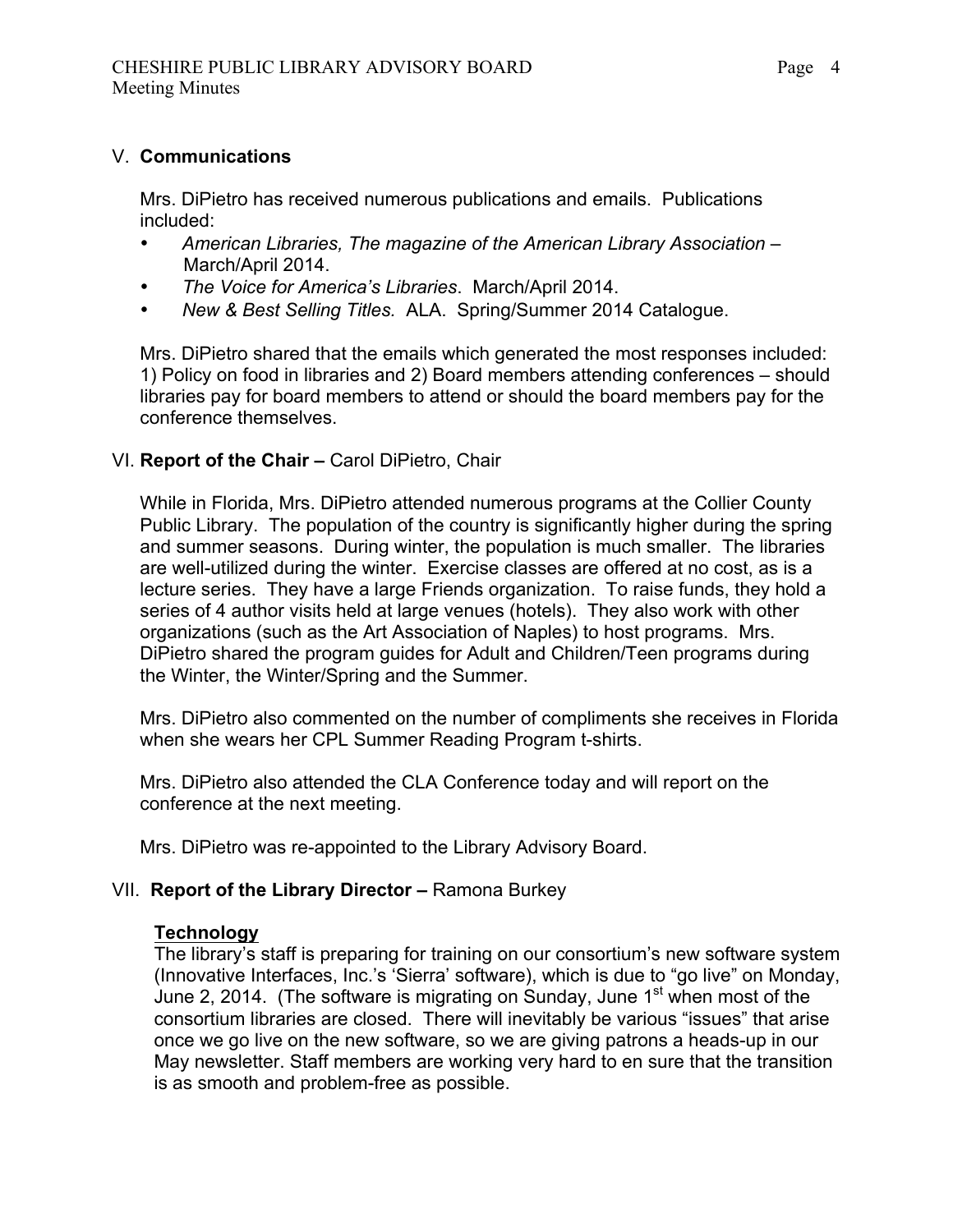Please "like" the Town of Cheshire's Facebook page–it's another way to get information about what's going on around town: **www.facebook.com/townofcheshire.**  Also like the Cheshire Public Library's Facebook page.

# **Programs and Services**

Circulation for March was up 2.0% over March of 2013. In particular, magazine circulation was up (28.3%), due to high downloadable magazine checkouts, which now count for 22% of our total nonchildren's/teen magazine loans. We have just added streaming video to our collection – watch on your computer, iPad, or phone; all you need is your Cheshire library card. With the addition of streaming video from OverDrive, we will probably be discontinuing the IndieFlix product, which has not seen high usage in the past year.

*Upcoming events (more programs, info and registration at cheshirelibrary.org):*

- $\triangleright$  Book Sale: Thursday 5/1-Saturday 5/3. See www.cheshirelibrary.org for more information. Preview Night is Wednesday 4/30, for Friends of the Library members only. Memberships can be purchased at the door.
- $\triangleright$  Sunday Showcase: The Survivors Swing Band Sunday 6/8 at 4:00 p.m.
- $\triangleright$  The children's librarians will begin visiting schools in town soon to publicize this year's Summer Reading Program: "Fizz, Boom, READ!" (science theme).

# **Personnel**

Mary Dattilo is our new Assistant Library Director, and she has been very busy over the past few weeks settling into her new job while still performing all of the duties of her previous position as Library Technology Coordinator.

Lisa Martin, Library Clerk, will be leaving us to move to Maine in late June; and Robin Aitro, Library Page, will be retiring this summer. We will miss them both greatly.

We are currently interviewing for the positions of Librarian (formerly Marge Moser), Library Technology Coordinator (formerly Mary Dattilo), Library Clerk and Library Page. Don't forget to stop by Marge's retirement luncheon on Wednesday 4/30 in the staff room from 12:00-2:00, if you can.

We have begun the annual performance evaluation process.

Several staff (including myself), as well as Board Chair Carol DiPietro, are attending this year's Connecticut Library Association conference in Cromwell. Thanks to the Friends of the Library, five staff members and I were able to attend this year's Public Library Association conference in Indianapolis, IN. As a result, we've all come back rejuvenated and with many great ideas, which is part of the reason why we are all so busy here of late!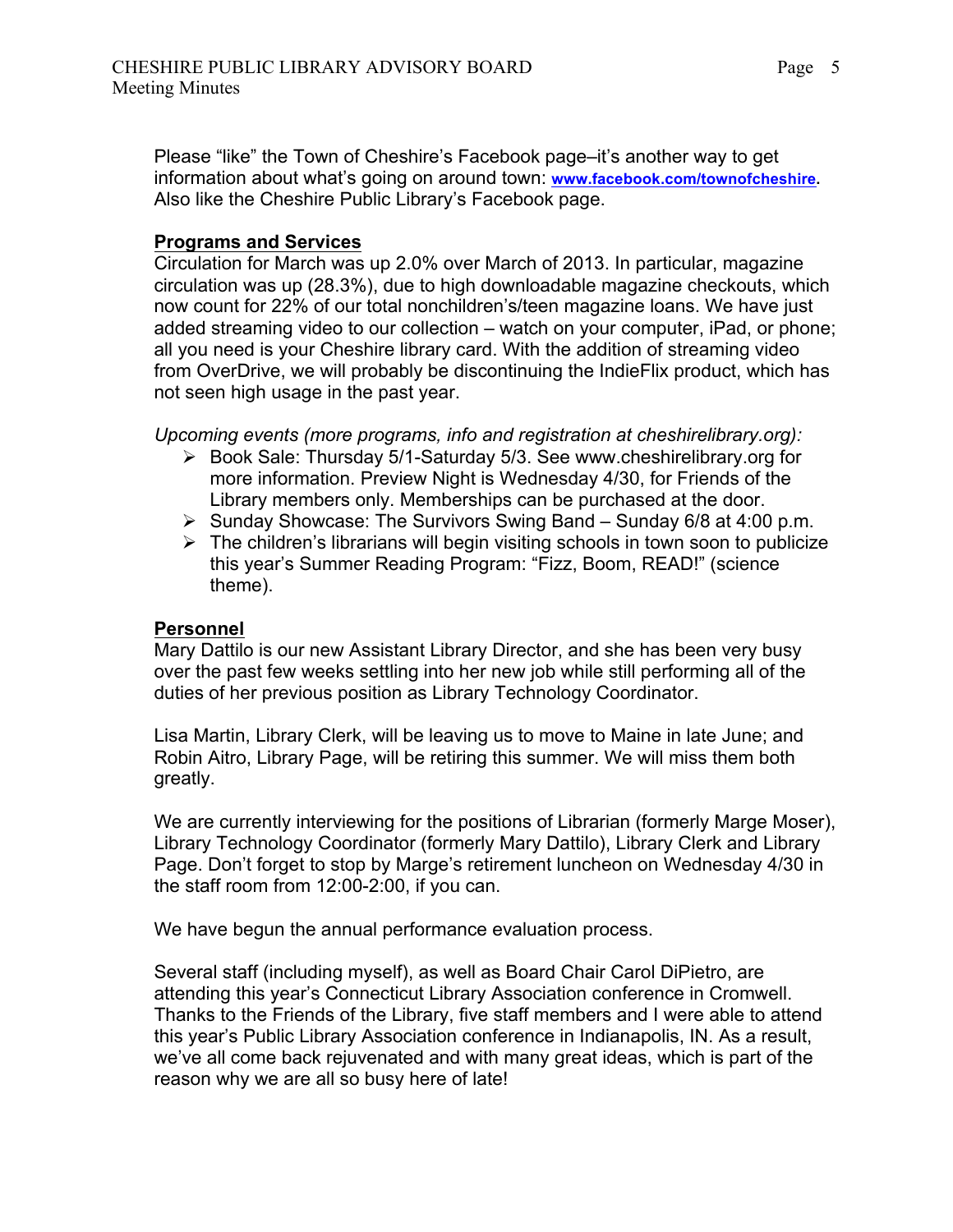#### **Financial**

I'm pleased to report that three months of Sunday afternoon hours (January – March 2015 from 1-5pm) were added to the library's Fiscal Year 2014-2015 budget as adopted by the Council. The budget becomes "official" on May 10, unless residents petition to take it to referendum.

We have begun using our "Wish List" software, which enables people to donate online to the library using a credit/debit card, a check or PayPal. In addition to Memorial donations, the also welcome Milestone donations celebrating special milestone moments in someone's life (graduation, wedding, etc.).

#### **Buildings and Grounds**

Using some bequest monies, we are working with a building consultant/architect to come up with a long-term plan for the library building – specifically, for the Upper Level and the Lower Level, which were not part of the 2012 renovation/reconfiguration. I will likely be applying to the State Library for construction grant funding, as well as to the Council for capital funding, for any future project.

We are also using bequest funds to purchase furniture and indoor and outdoor signage for the library, which is sorely needed. The library currently has no directory, no sign for the Children's Room, and a hodgepodge of handmade signage for the rest of the building. We also have no exterior sign, which causes many drivers to pass the library (especially while traveling southbound on Main St.) before realizing where they are – we notice many drivers then entering the library by the one-way EXIT drive!

The windows in the Teen Room will be replaced within the next few weeks.

We will be open on summer Saturday mornings again this year (July 12 – August 23); 9:30 a.m. to 1:00 p.m.

Board members also discussed Library parking.

#### **Policies and Planning**

#### **Other**

**REMINDER**: The June 16 Library Advisory Board meeting will be held at Town Hall, 84 S. Main St. in Council Chambers, and will be televised, per the Town Manager. All town boards and commissions are filming at least one meeting at Town Hall this year.

Thank you to Judy Knott and Mary Dattilo, who helped out at the Library table at this year's Chamber of Commerce Home and Garden Expo. We made some good community connections that day.